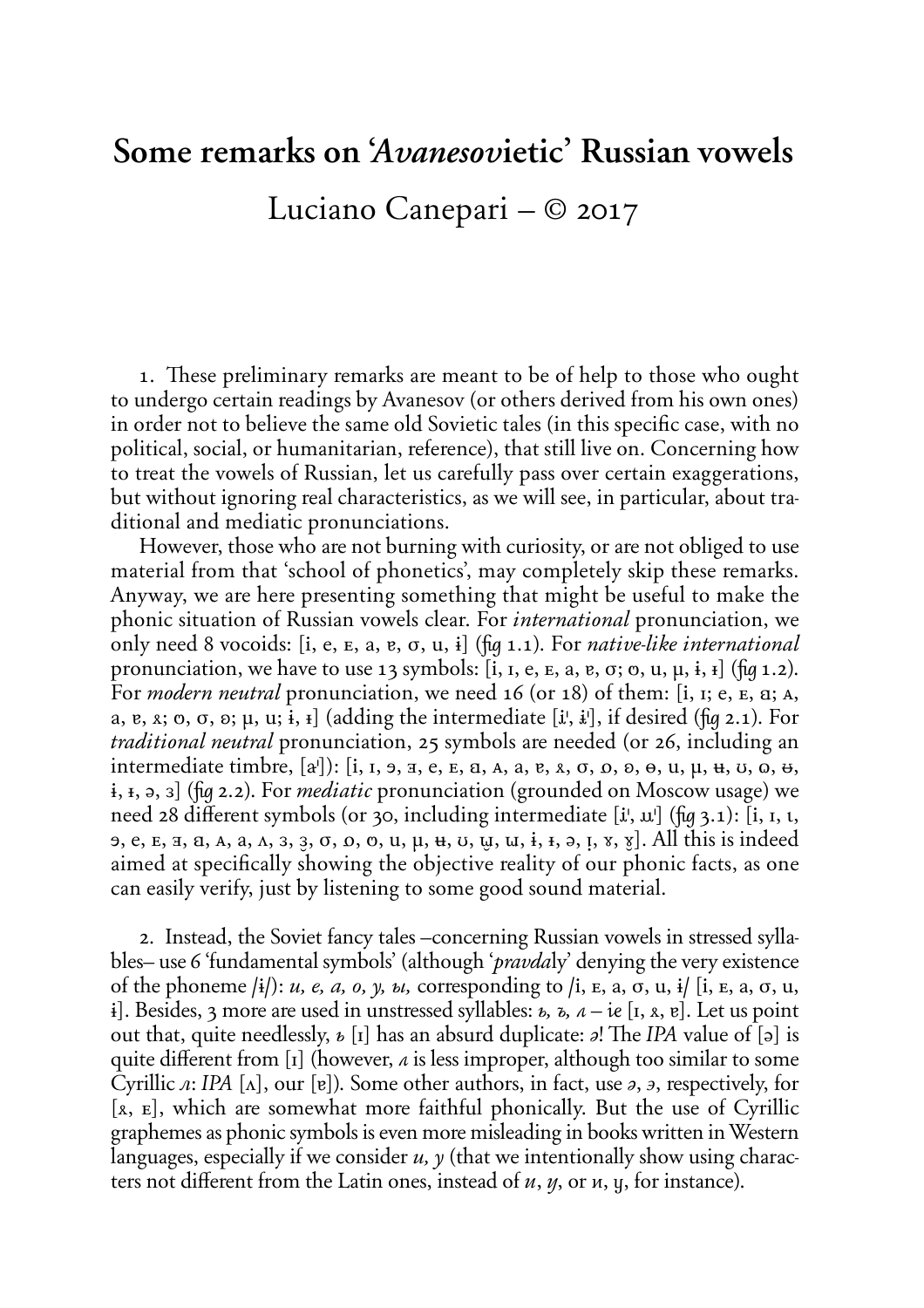3. But, let us go back to the 'original' author (Аванесов /ava'n(j) esaf/), who is 'bizarrely peculiar' indeed. However, he is not the only one, in the different national traditions, pretending to use phonic symbols by resorting to ordinary graphemes 'disguised' as phones and phonemes. And, of course, several diacritics are added, which are quite prone to any kind of criticism in every way, both typographically and mnemonically, in order to easily recognize and use them.

Therefore, among the various symbols, we also find:  $\hat{u}$  for /i/ in /ÇiÇ, Çii/  $[i\rightarrow]$ ,  $\hat{e}$  for  $|E|$  in  $|\text{CEC}$ ,  $\text{CEi}/|e|$ ,  $\hat{e}$  for  $|E|$  in  $|\text{CEC}$ ,  $E$ ,  $E$ ,  $E$ ,  $E$ ,  $E$ ,  $\hat{e}$ ,  $E$ ), which is nothing but **[CEC, EC, CEI, EI]**, with its transition (easily seen on spectrograms) from a vocoid to a contoid, with a palatal coloring, some other times rendered as  $3^u$ . But that is a clearly automatic and quite natural fact, which has no need at all to be shown. In fact, the timbre of  $\frac{3}{4}$  is not at all closer. But just an acoustic transition is present, indeed. It would almost be like wanting to 'transcribe' in Italian **\*(aQ'QEjLLo, -ejLLo)**, instead of **(aQ'QEL:Lo, -eL:Lo)** for *Azeglio*.

4. And now, we begin a sadly amusing trip to… the circus. As a matter of fact, certain authors resort even to 'exponential' magic –be it noted expressly– in 'scientific works'. Thus, we find so-called 'symbols' as:  $u^e /i^l / [i^l], u^v / i^l / [i^l], \tilde{v}^u$  $\left| \frac{1}{x} \right| \left| \frac{1}{x} \right| \left| \frac{1}{x} \right| \left| \frac{1}{x} \right|$  (for unstressed initial  $\frac{1}{x}$ ). However, given this scientifically inconsistent principle, other authors use  $u^e$  for  $u^g$  /i<sup>i</sup>/ [i],  $u^g$  for  $u^e$  /i<sup>i</sup>/ [i],  $g^u$  for  $e^{u}$   $\vert \cdot \cdot \cdot \vert$   $\vert$   $\cdot \vert$ , and  $e^{u}$  for  $u^{v}$   $\vert \cdot \vert$   $\vert \cdot \vert$ .

Arguably, exponents spread in further cases of transition: to or from  $|C|$ , and to /i/. Thus, in addition, we find:  $a^u$  /aC, ai/ [aC, ai] (also rendered as  $a^i$  – as only true magicians can do),  $o^u / \sigma C$ ,  $\sigma i / [\sigma C, \sigma i]$  (also as  $o^$ ), and  $\gamma^u / \mu C$ ,  $ui/$ [uÇ, ui], too (obviously, as *y*<sup>-</sup>, as well). Somebody uses *v*<sup> $\cdot$ </sup> or *v*<sup> $\mu$ </sup> /iC, ii/ [iC, ii], too. But that is not enough, yet: we also find ('Hey, c'mon in, folks!'):  $a \nvert Qa \rvert$ **(9a)** (and \_*a*), *\$o* **/9o/ (9o)** (and \_*o*), *\$y* **/9u/ (9u)** (and \_*y*), including *j*\_*a, j*\_*o, j*\_*y* **/ja, jo, ju/ (ja, jo, ju)**!

All these –with their usual, and purely acoustic, transitions– have no real timbre change, except a little in traditional and mediatic pronunciations. Thus, some authors, *cum grano salis*, at least unify 'pre- and post-dotted symbols', by using  $\dot{a}$ ,  $\dot{o}$ ,  $\dot{y}$ .

In addition, we also find  $\ddot{a}, \ddot{o}, \ddot{y}$  (rendered as  $^{\mu}a^{\mu}$ ,  $^{\mu}o^{\mu}$ ,  $^{\mu}y^{\mu}$ , too), for /CaC, C $\sigma$ C, **9u9, 9ai, 9oi, 9ui/**. In fact, these have slightly di‡erent timbres in modern neutral pronunciation, too: [CAC, CoC, CuC, Cai, Coi, Cui] (and a little more different in traditional neutral, and mediatic, pronunciation). Occasionally, we can find some instances of <sup>*ue*</sup> [jE, jeÇ], <sup>y</sup>o '[wo]<sup>'</sup>, which –in reality– is [wo] (with a *semi*approximant [ $\omega$ ], that occurs in  $\gamma$  [ $\omega$ u] as well, in stressed syllables).

5. On the other hand, even though our authors do not mention it at all, we have a prevelar semiapproximant [**I**], too. Still in stressed syllables, it occurs in front of  $\ell$ <sub>E</sub>, a, i $\ell$ : [ $_{\text{LE}}$ ,  $_{\text{EA}}$ ,  $_{\text{H}}$ ]. Seeing that, sometimes –as very able professional circus people– they use  $^{\mu}e^{\lambda}$ , for  $\sqrt{C_{E}(\mu)}$  [ $C_{E}(\alpha^{\mu})$ ], at least to be consistent, they should also use  $e^{\nu}$  (or  $\overline{\nu}^{\nu}$ ), and  $a^{\nu}$ ,  $\overline{\nu}^{\nu}$ , even in front of *|C*,  $^{\#}$ *l*. In fact, by empha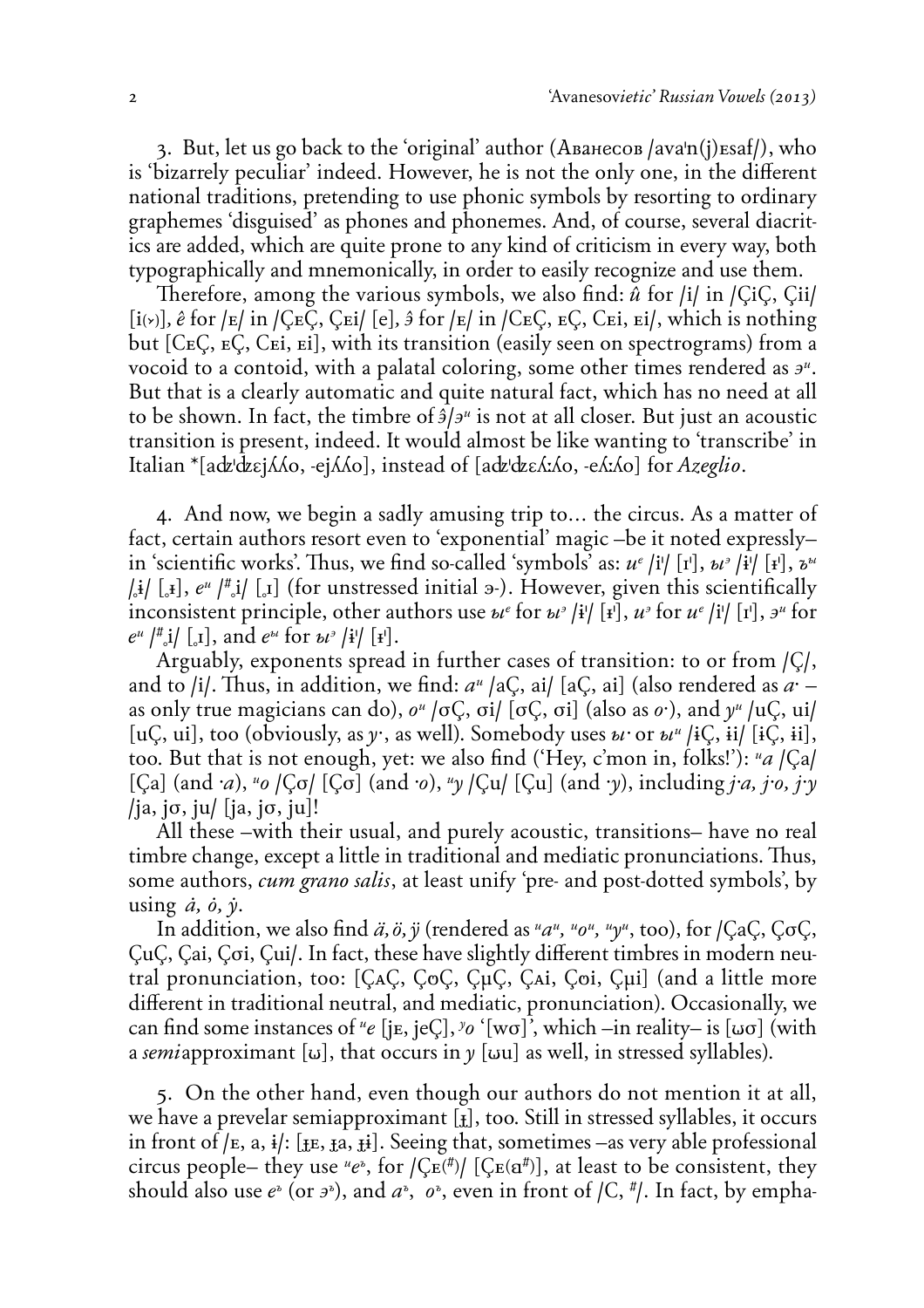sis, in neutral pronunciation, we regularly have:  $[$ <sup> $#$ </sup>Ea,  $#$ a $e$ ,  $#$  $\sigma$  $\delta$ ). Therefore, they might perhaps use *e* (or, better, *e*<sup>2</sup>), *e*<sub>a</sub>, *e*<sup>2</sup> for [HE, Ha, Hi] /E, a, i/, too.

6. Those authors who are brave enough to free themselves from fake Sovietic phonic symbols, and at least use  $\partial f$ *IPA* symbols, can resort to '[i; e,  $\varepsilon$ ;  $\hat{\mathbf{z}}$ , a;  $\theta$ ,  $\theta$ ;  $\theta$ ;  $\theta$ ;  $\theta$ ; in stressed syllables; or to  $\theta$ ,  $\theta$ ,  $\theta$ ,  $\theta$ , in unstressed syllables; while they oscillate between '[e, a; i, i; i, i]', in pre-stress syllables (or pretonic ones, in the true sense of the word as stressed syllables, which –obviously– occur right in front of tonic and protonic syllables, ie stressed syllables in tunes and protunes). Arguably, those authors may use some or all of the official symbols just seen, in spite of their obvious limitations. But, at least, people are not obliged to look for some expert medium, in order to find solutions that… do not solve anything.

Some other authors use hybrid symbols, among which '**(y)**' for **/y/** stands certainly out (due to an unduly clear influence by transliteration; and they do so for consonants, as well).

7. Also within *offIPA*, for two good reasons, transcriptions as '[ $\epsilon$ <sup>3</sup>; a<sup>3</sup>; 0<sup>3</sup>]' and  $\lq$   $[e^i; e^i; a^i; o^i, o^i]\rceil$  are unsuitable. First of all, because a notation as  $\lq [V^{\flat}, V^i]\rceil$ is clearly excessive, since it indicates mere acoustic transitions to following phones. It is decidedly misleading, although the exponent is there just to suggest a tendency or coloring, rather than a real vocoid. However, it is decidedly misleading.

Secondly, such transcriptions are not suitable because, as we have already seen, their phonic reality is not '**(***é***<sup>È</sup> ,** *é***<sup>i</sup> )**' (and, least of all, '**(***é***È,** *é***i)**'). Rather, it is: **(<e, <a, <y, >o, >u)** (and, in case, something more like '**(<sup>È</sup> e, <sup>È</sup> a, <sup>È</sup> y, uo, uu)**', where [3, u] are consonantal – $i$ e semiapproximants, to be true– and the stress is on the real vocoids there. Thus, we actually have  $[\mathbf{f}_k, \mathbf{f}_k, \mathbf{f}_k, \mathbf{f}_k, \mathbf{f}_k]$ ,  $[\mathbf{C}V]$ , not **(***éé***)**, nor **(***éé***)**. As we have already seen above, in modern neutral pronunciation, only by emphasis, do we have [" $_1$ Ea, " $_2$ ae, " $\omega$ oo], but ["jii, " $_3$ ii, " $\omega$ uu].

Equally unsuitable (and, frankly, horrible for the eyes) are transcriptions like: '[<sup>i</sup>e<sup>i</sup>; <sup>i</sup>ɛ<sup>i</sup>; <sup>i</sup>æ<sup>i</sup>, <sup>i</sup>a<sup>i</sup>; <sup>i</sup>ɔ<sup>i</sup>, <sup>i</sup>o<sup>i</sup>, <sup>i</sup>o<sup>i</sup>; <sup>i</sup>u<sup>i</sup>, <sup>i</sup>u<sup>i</sup>]' and '[<sup>i</sup>ɛª; <sup>i</sup>aª; <sup>i</sup>ɔª, <sup>i</sup>oª; <sup>i</sup>uª]' or '[ªɔª, ªoª; ªuª]', again because the second exponent, **(***é***<sup>È</sup> )**, simply indicates the acoustic transition to [Ç] or [C], perfectly automatic and natural. The first exponent, [iV], on the other hand, just hints at the transition from **(9)** (inluding **(j)**) to a following vocoid. That transition is clear and audible (and, of course, visible on the spectrograms), both for [j] and the other (palatalized) contoids, [C]. Thus, it must be explicitly indicated, as [iV] and [CV].

8. However, within *canIPA*, instead, some use of exponents does have a good reason, since it can conveniently show some peculiarities of the mediatic Russian accent ( $\sigma$  our last two vocograms:  $\sigma$  3.2), where they actually stand for very short vocoids, not as mere automatic –and inevitable– acoustic transitions. Of course,  $\mu$  o certainly helps to better understand all our vocograms.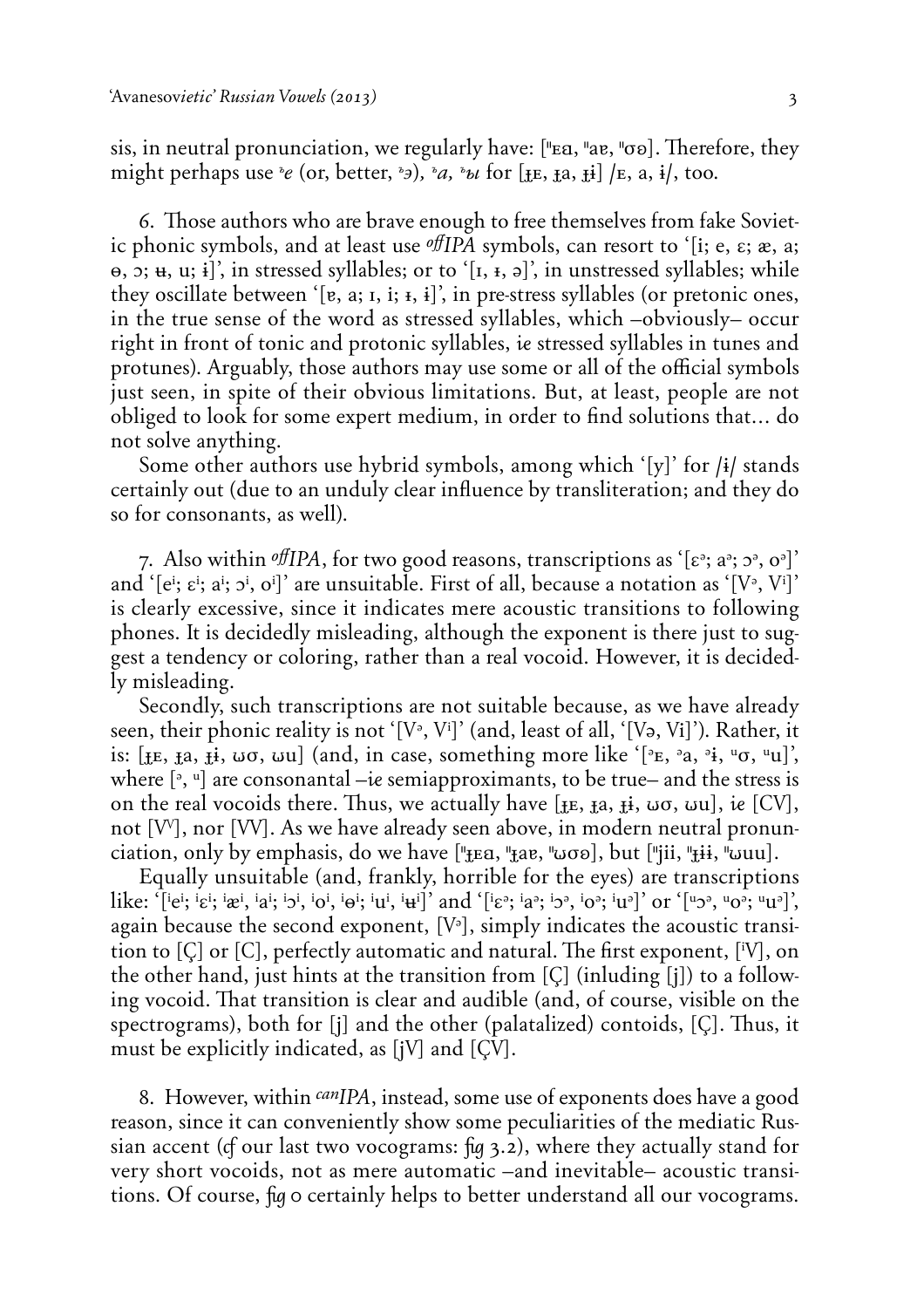- ABAHECOB, P. *V.* (1972<sup>5</sup>) *Русское литературное произношение*. Москва: Просвещение.
- Canepari, L. (2007) *Natural Phonetics " Tonetics.* München: Lincom Europa. — (2007") *A Handbook of Pronunciation.* München: Lincom Europa (Ã 1: Prelude &  $\Phi$  8: Russian).





˙ 1.1. *International (simplified) Russian*





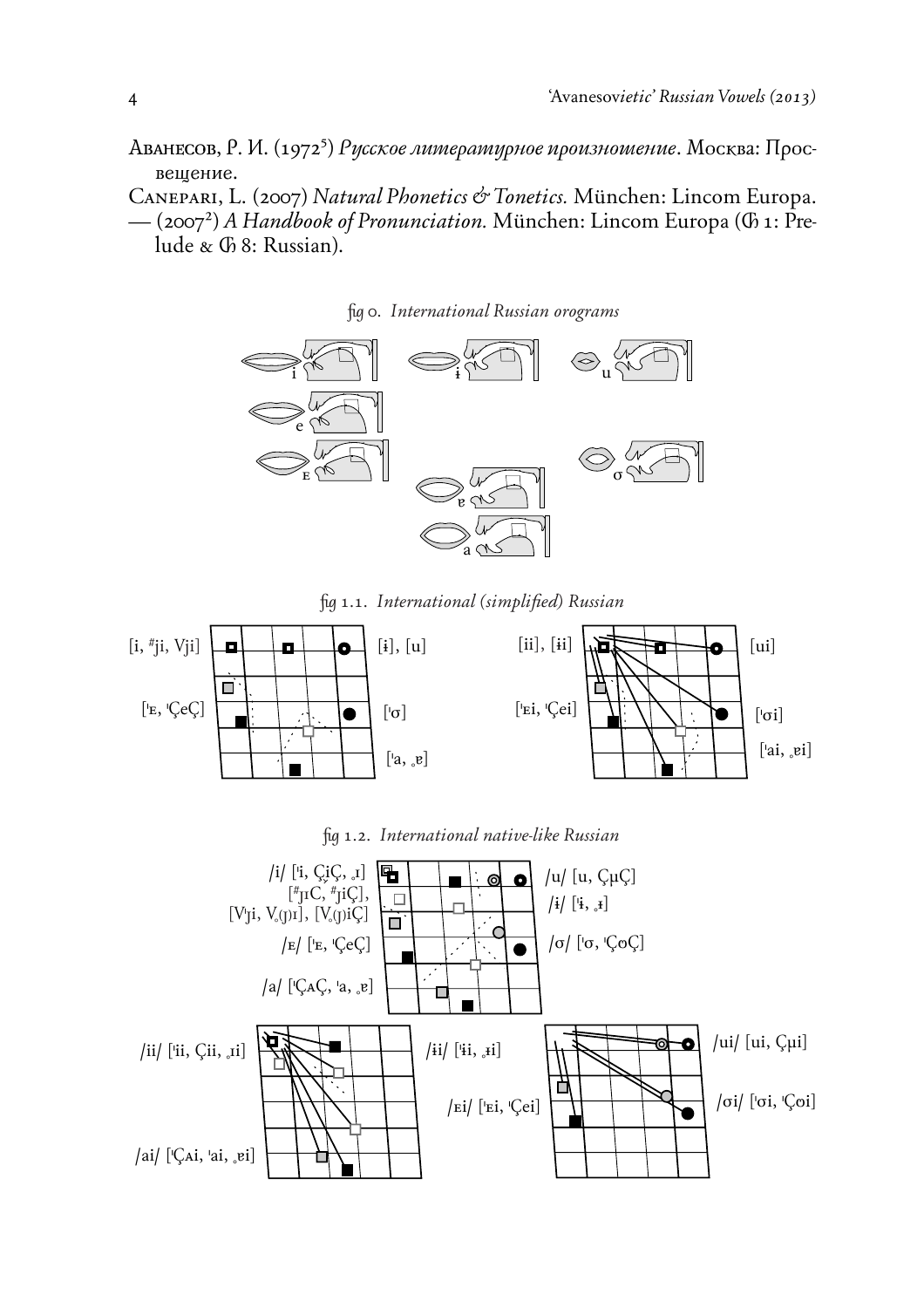

fig 2.1. Modern Neutral Russian